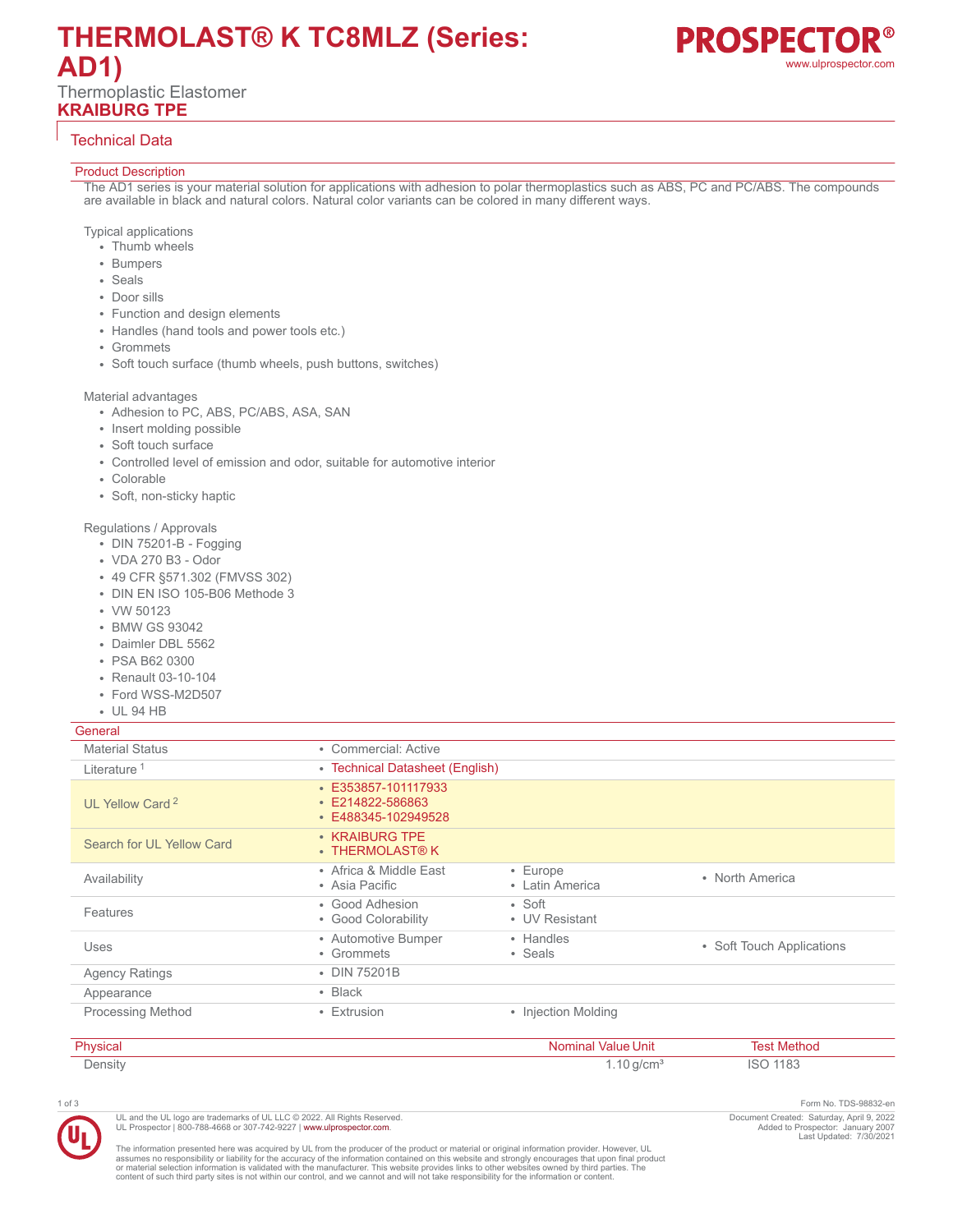# **THERMOLAST® K TC8MLZ (Series: AD1)**

Thermoplastic Elastomer

## **PROSPECTO R® KRAIBURG TPE** [www.ulprospector.com](http://www.ulprospector.com)

| <b>Elastomers</b>                       | <b>Nominal Value Unit</b> | <b>Test Method</b> |
|-----------------------------------------|---------------------------|--------------------|
| Tensile Stress <sup>4</sup> (Break)     | 5.50 MPa                  | <b>ISO 37</b>      |
| Tensile Elongation <sup>4</sup> (Break) | 400 %                     | <b>ISO 37</b>      |
| Tear Strength <sup>5</sup>              | 19.5 kN/m                 | ISO 34-1           |
| <b>Hardness</b>                         | <b>Nominal Value Unit</b> | <b>Test Method</b> |
| Shore Hardness (Shore A)                | 77                        | ISO 48-4           |
| Flammability                            | <b>Nominal Value Unit</b> | <b>Test Method</b> |
| <b>Flame Rating</b>                     | <b>HB</b>                 | <b>UL 94</b>       |
| <b>Additional Information</b>           | <b>Nominal Value Unit</b> | <b>Test Method</b> |
| Adhesion to ABS - (D) $6$               | 8.0 kN/m                  | <b>VDI 2019</b>    |
| Adhesion to PC - $(D)$ 6                | $8.5$ kN/m                | <b>VDI 2019</b>    |

**Notes**

<sup>1</sup> These links provide you with access to supplier literature. We work hard to keep them up to date; however you may find the most current literature from the supplier.

 $^2$  A UL Yellow Card contains UL-verified flammability and electrical characteristics. UL Prospector continually works to link Yellow Cards to individual plastic materials in Prospector, however this list may not include all of the appropriate links. It is important that you verify the association between these Yellow Cards and the plastic material found in Prospector. For a complete listing of Yellow Cards, visit the UL Yellow Card Search.

<sup>3</sup> Typical properties: these are not to be construed as specifications.

4 Type S2, 200 mm/min

5 Method Bb, Angle (Nicked)

<sup>6</sup> Two-component injection molding



The information presented here was acquired by UL from the producer of the product or material or original information provider. However, UL<br>assumes no responsibility or liability for the accuracy of the information contai